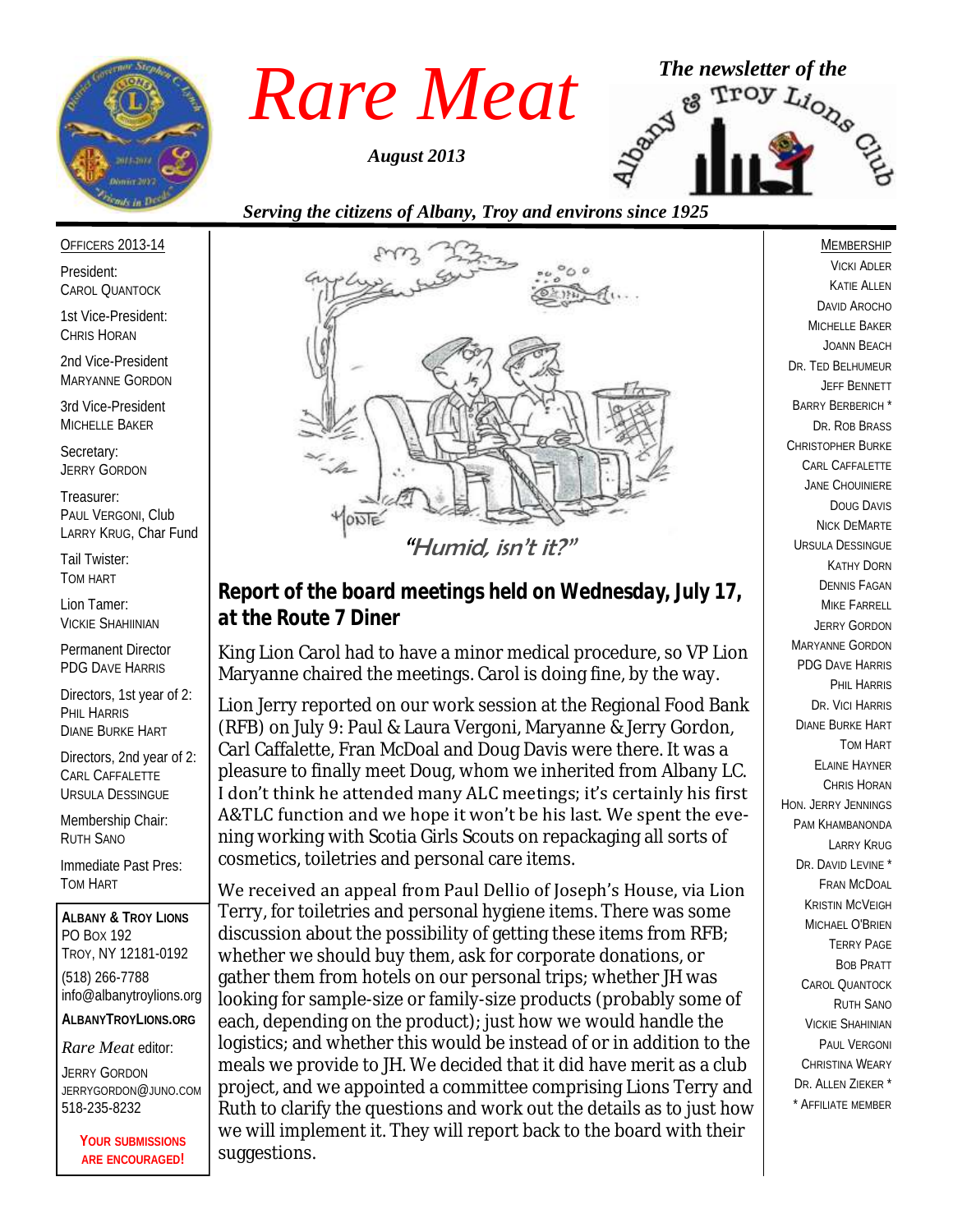Lion Tom brought up the fact that LensCrafters is no longer accepting used eyeglasses, and most clubs don't know what to do with them. He suggested working with the District Governor to set up some sort of district-wide program for collecting and sorting them and shipping them to the Lions Recycling Center in NJ, where we send ours. We'll discuss it with DG Steve Lynch when he visits us on October 2.

Standard protocol calls for no other speaker during DG visitations, but Lion Kathy has already lined up Dr Rob Brass, an ophthalmologist and member of our club, to come on 10/2. Lion Jerry will discuss this with DG Steve.

Lion Jerry reviewed the 19 calls we got on our voice-mail system during the past month.

We have a blood drive coming up on July 24 at Colonie Town Hall. Larry Krug agreed to work the 1-3:30 shift, and the Vergonis and Kathy Dorn will work 3:30-6.

KL Carol will ask the 2012-13 Committee Chairs to continue in their roles for the 2013-14 Lion year, and would like to ask Lion Jeff Bennett to serve as PR Chair and Lion Christina Weary to assume Carol's role as Hearing Aid Chair. She has asked Vickie Shahinian to continue as Lion Tamer in place of Roxana Sanchez, who effectively resigned by not paying her 2013-14 dues (as did Brunilda Jimenez, her mother).

Lion Jerry read a thank-you note from the Berlin HS winner of our Klingaman Citizenship Award; he will be majoring in biology at Siena and will use the money towards books.

In an e-mail vote on 7/10, we approved paying \$50 towards special prescription sunglasses that were requested by a gentleman who has glaucoma and is legally blind. He lost the pair that were provided by the Commission for the Blind and Visually Handicapped (CBVH) and they won't replace them. Lion Maryanne reported that he was able to get them for \$95 at Walmart (vs \$280 at LensCrafters), and since he will be reimbursed by his insurance company up to \$100, we're off the hook.

We received an e-mail request from a Vision Rehab Therapist at CBVH for help purchasing items for Joseph F, a young boy who has Adrenoleukodystrophy (ALD), which is a terminal illness that has left him with no vision and many other neurological deficits. CBVH can't supply these items because they're not strictly educational, vocational or medical. They are specialized recreational products that will help make any time Joseph has with his family as memorable and enjoyable as possible. There were 14 items on the list with a total value of about \$280. We voted to donate \$100; we will ask the therapist to prioritize and purchase the items, and we will reimburse her.

With us tonight were Lion Mike O'Brien and two guests, Geoffroy Green from Jamaica (in the Caribbean, not Long Island) and his advocate, Kirk Remekie, who were Mike's guests and gave us a brief overview of Geoffrey's needs for specialized equipment. This is a request that originated last January from Dr Monica Casey-Gee, the low-vision specialist at NABA. Geoffroy just graduated from HVCC with a number of honors, and will start next month at St Rose in a 3-year program that will culminate in a B.S. and an M.B.A. He is legally blind as a result of Achromatopsia and Congenital Nystagmus. He is not a New York State Resident and therefore is not eligible for services through NYS to receive adaptive equipment to help him function at school and home. What he needs are an iPad and a portable Optilec camera system that together will cost about \$2100. Lion Mike will see whether there are any funds available from either District 60B, which includes Jamaica, or the Kingston Lions Club. We will discuss the situation and make a decision at the August board meeting.

Lion Ruth announced that we received a \$1000 grant from WGY Christmas Wish/Curtis Lumber.

# Bring a potential member to a meeting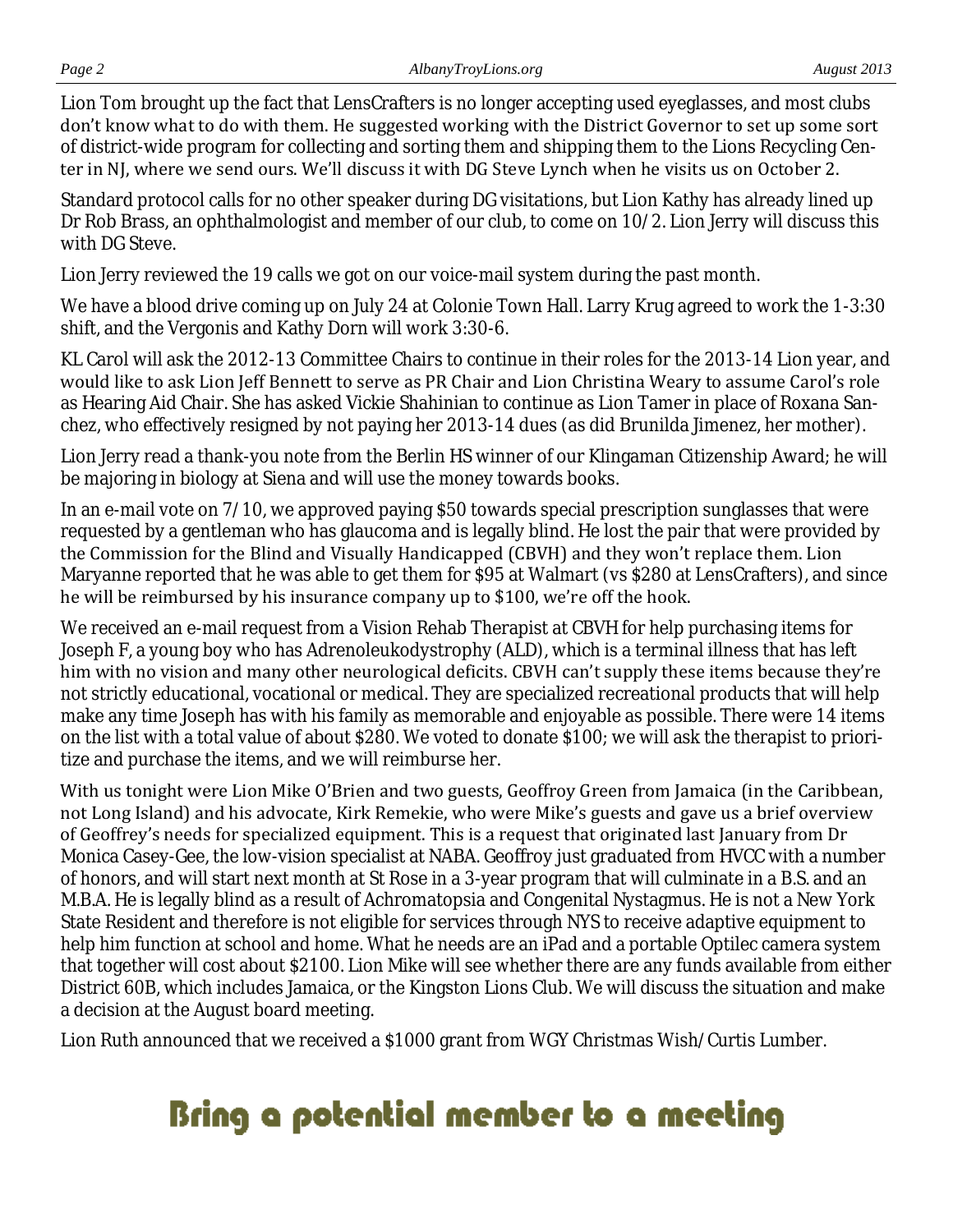#### *Our next meeting ...*

Our next general membership meeting will not be until September, but your board will continue to meet on the third Wednesday of every month. If you need a meeting "fix," you're welcome to join us at 6:00 PM at the Route 7 Diner, across from Keeler Motors.

## *Blood Drive*

We had a blood drive scheduled for July 24, but the A/C broke at Colonie Town Hall, so it was cancelled. It will be rescheduled for August; stay tuned.

## *Can you help distribute ear plugs?*

In case you didn't know it, all Lions in our district are members of the Hearing Conservation Society. One of the community services provided by the HCS every summer is distribution of ear plugs at the drag races and tractor pulls that take place at the various county fairs. These are extremely loud events, and hearing protection is very important, especially for youngsters. PDG Surnoff Judy has been leading this program for a number of years, but he can't do it alone. He writes, "I have passes for the Washington County Fair and I'm looking for 10 volunteers. Date and time: Saturday, Aug. 24 at 11:30 AM and 5:30 PM. Pulls start at 1 and 7 PM and fans start coming in 2 hours before. Need some one to stay and collect ear muffs after the last pulls. Last year it was 1:30 AM when I got home."

To sign up or get more information, please contact PDG Surnoff at **scjudy2@frontiernet.net** or **673- 1065.** 

## *Library Night at The Joe!*

**A fundraiser for the Troy Public Library. Friday, August 9th at 7:00 pm at Joe Bruno Stadium; tickets: \$5.50.** Tri-City Valley Cats vs. Jamestown Jammers at the Joe Bruno Stadium. Fireworks immediately following! Tickets are available at both the Main Library and the Lansingburgh Branch. Come and have a great time and benefit your library, too. (This is not a Lions function, but it is a chance for any of us who are so inclined to help out our local library.)



#### *On a more personal note …*

**Lion Larry Krug'**s FEMA gig is finally over; welcome back! He writes: "First item is two new grand kids. Cole Hanson born to daughter Valerie and husband Ben 1 and 1/2 months ago. Shortly thereafter Molly Krug was born to son Trevor's wife at something like 9 and 1/2 lbs. Mary ,Val and three grand kids are driving back to Colonie as this is written.

"Son Daryl (the chemical engineer) is now engaged to Onya, a girl he met in Russia. He left the US to vacation with her on Crete June 28th after a short visit with his Dad. After Crete he will be going to his new assignment in Russia on the island of Sakhalina (formerly Japanese) north of Japan. Daryl was previously working on an oil rig in the Caspian Sea off the coast of Turkmenistan.

"Also it is a pleasure to be home after 7 months living in motels. I lived in six different hotels during this deployment, and worked in 4 different counties."